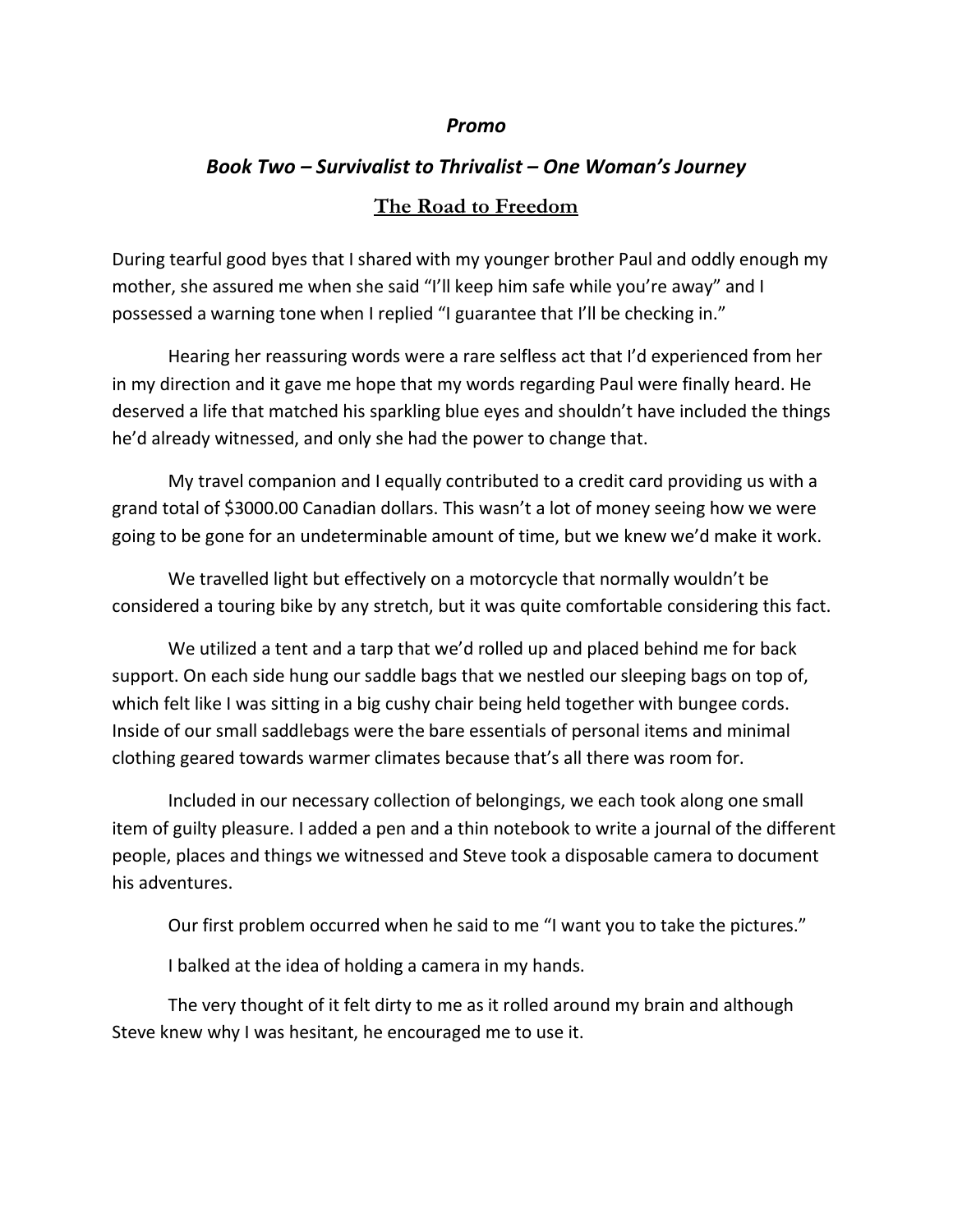His reasoning made sense when he pointed out "I can't because I'll be driving and I promised to send pictures home so there isn't much I can do to change that."

A camera represented my father and was a disgusting reminder of the photos he'd taken of me as a young girl that were not photos that should be taken by a father of his daughter.

I'd spent a better part of my life being objectified and manipulated through the lens of a camera but this was different so I hesitantly accepted the responsibility.

I assured myself that I wasn't hurting anyone and was instead capturing once-in-alifetime memories, which eventually became a positive distraction from thinking about the object I was holding in my hands.

I was trying to live in the moment as I reclaimed and made peace with my past while trying not to worry about my future, which was not an easy task.

Through willpower alone I'd successfully stopped drinking and smoking marijuana previous to our departure but cigarettes remained one of my closest friends. I was a smoker for over a decade but the morning we left I quit cold-turkey without batting an eye. I didn't have a choice really. Steve wasn't my boyfriend but he was my friend and wasn't a smoker and I respected that.

He was allowing me to invade his time and space and I'd promised him that I'd free myself from everything and smoking was just one of those things.

It wasn't that hard to be honest. I was regularly dissuaded by my face being covered by a helmet and my lips grinned from ear to ear as a spectacular world that I'd only seen in books whizzed my me.

This trip signified so many things that weren't visible on a surface level. It was the first time in my life I was actually free: free of being the pseudo mother to Paul; free of my mothers and older brothers fits of rage; free from my father's forever lingering stare; and I was completely free of intoxicants.

Some moments however were spent sitting on the back of the bike wailing loudly as I released the anguish and frustration I was feeling and allowed it be consumed by the rushing wind.

I'd yell and mentally struggle with the demons trying to invade my blissful thoughts as I fought to find some long-deserved peace of mind.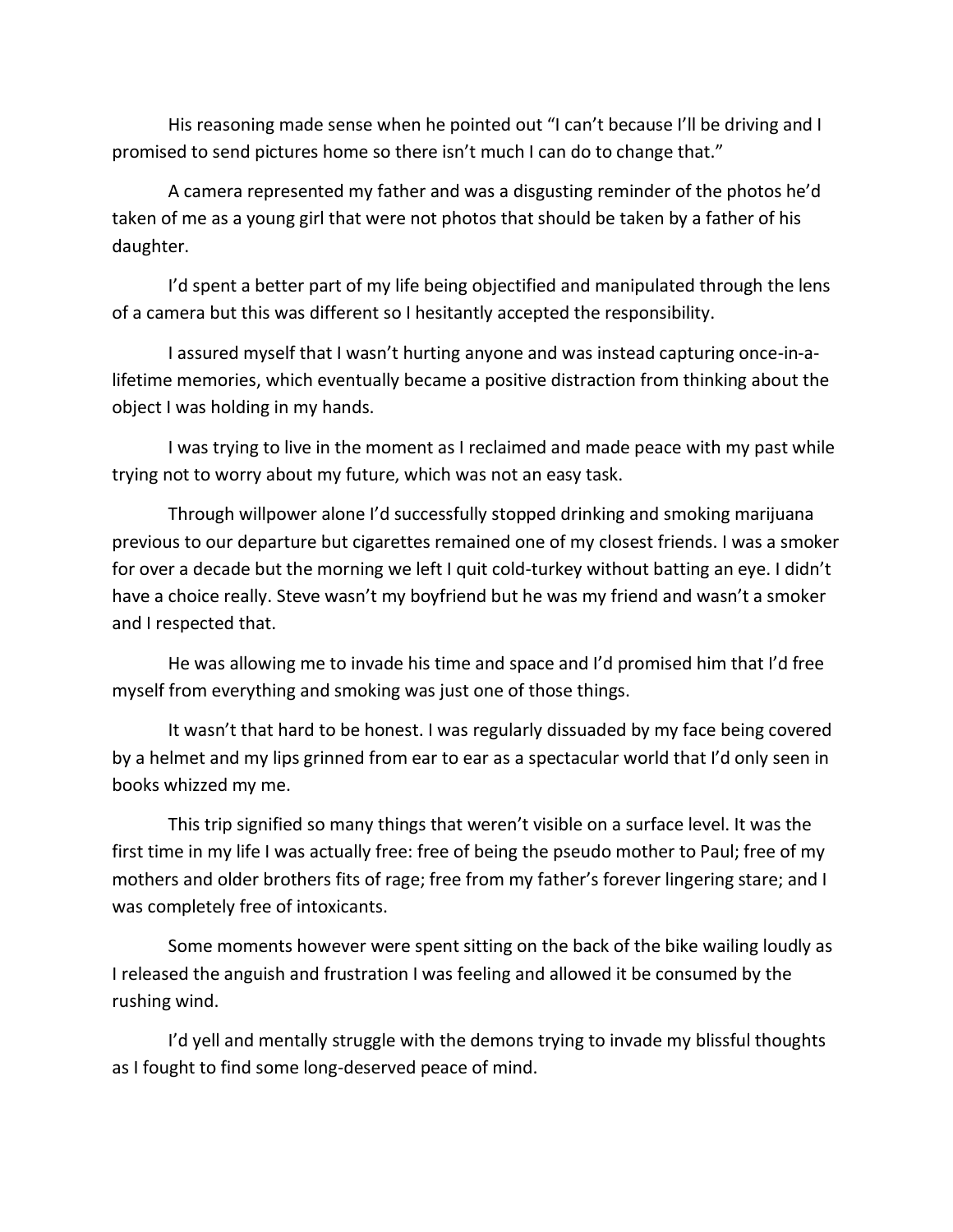My companion never said a word but I knew he was there if I needed him, I wasn't alone. My mission was to heal myself and no one could do that for me.

We quickly travelled towards Jasper, Alberta and eventually crossed the border into the United States where there were many stops, 22 to be exact. We even ventured into Mexico twice.

We visited, stayed at and passed the most magnificent views all of which equally took my breath away. The blue skies and new experiences were abundant and soul healing as on day 38 of our journey we made our way towards California for a planned stop.

Although I'd never met any of my family who lived there before, a cousin of mine offered us accommodations in her home for our stay in the state. I was touched by the gesture of kindness that I was unaccustomed to receiving from people I called my family and we accepted the invitation.

Shortly after our arrival she introduced me to her sister and her sisters husband and soon after that, my mother's sister, my aunt Lily. Through a couple of phone calls, she and I had established a long-distance bond that held a special place in my heart but the moment we hugged in person I felt like our spiritual connection was forever sealed.

After meeting all of these wonderful people and seeing how much love and joy they shared I questioned how my mother's sisters and families were healthy, stable, and normal and mine… was not. I wondered why my parents were so fucked up when everyone else appeared sane, loving, wealthy and successful. It gave me hope that there was another life out there waiting for me.

One night after dinner, my cousin and her family surprised us with the gift of a card that contained enough money to buy tickets for a day at Disneyland. As a young girl I'd hoped of one day wearing a set of mouse ears like the happy children I saw on TV but never dreamed that it would actually happen, yet here I was, and it was going to happen.

A couple of days later my hope turned into reality as we happily entered the magical gates of Disneyland where I was transported to a childhood giddiness and grinned like a Cheshire cat until my cheeks ached. I hugged Mickey Mouse and Goofy and went on a couple of rides that didn't go too fast or high because I preferred my feet on solid, unmoving ground. My life thus far had been a rollercoaster ride that I was trying to get off of, however the *Tea Cups* and *It's a Small World* were a true reflection of why Disneyland is known as the happiest place on earth.

The sky was blue and I was happy.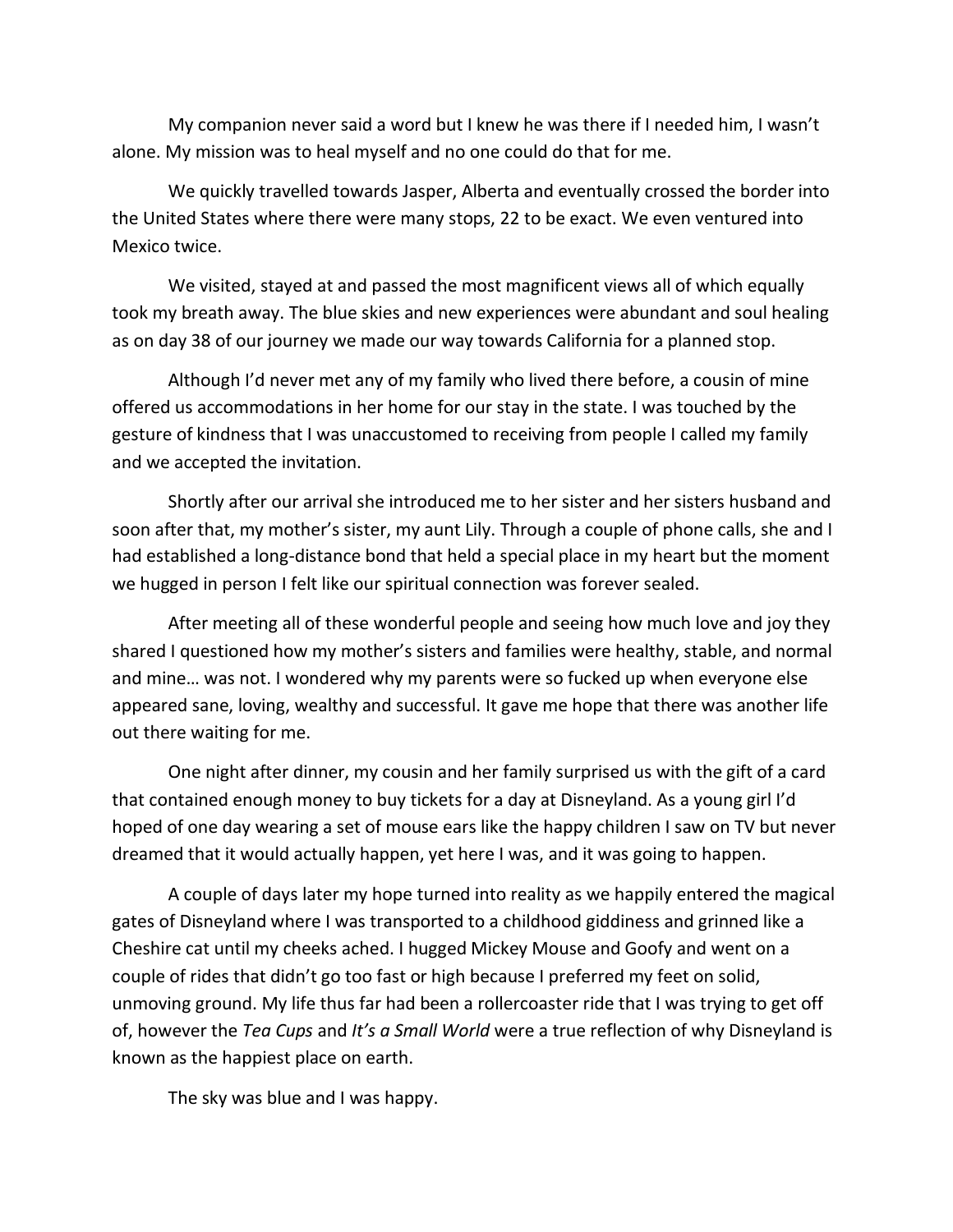We then stayed at my aunt Lily's home for a week so that she and I could solidify our new aunt-niece relationship. I allowed myself to be vulnerable as I shared with her some of the traumas I'd experienced throughout my life.

She was nurturing and soft as she offered to help alleviate the negative energy that I was carrying around with me through hypnosis. I wasn't used to people helping me but was accepting as she whispered "I want you to envisioned a heart-shaped pink box and I want you to fill it with the trauma, hurt and darkness that colors your world."

It was relaxing and helped a little to heal me a little more but unfortunately, I'd deeply buried more than I was aware of and secretly knew that no box would ever be big enough.

My self-doubt was still sabotaging my healing process.

It was time to move on, so we said our thank you's and good byes and moved on to San Diego, California for a couple of days. While there, we stayed with an elderly couple we'd met previously in our trip who were on vacation and invited us to visit them when we were in their home area. We were taken to the zoo and a wild animal park and they made feel welcomed as we cooked together and stayed overnight with them and left the next morning.

The warmth and friendliness that we were shown by complete strangers at different points of our trip was very welcoming to two young people who were far from home. I also learned that not all people I was related to were toxic, just the ones in my immediate family.

On December 22, 1988, we arrived on South Padre Island, Texas. We decided that we were going to settle in and stay there for Christmas holidays. I was at peace and felt blessed to wake up on the beach in the morning, while being lulled to sleep by the sound of water lapping the shore at night. It was so serene there and I never wanted to leave.

On Christmas morning we woke up bright and early to watch the sunrise over the water, which was a spectacular gift in itself. We played under the sun and connected with mother nature as we strolled up and down the beach finding and collecting sea shells and sand dollars to send home as gifts for our families.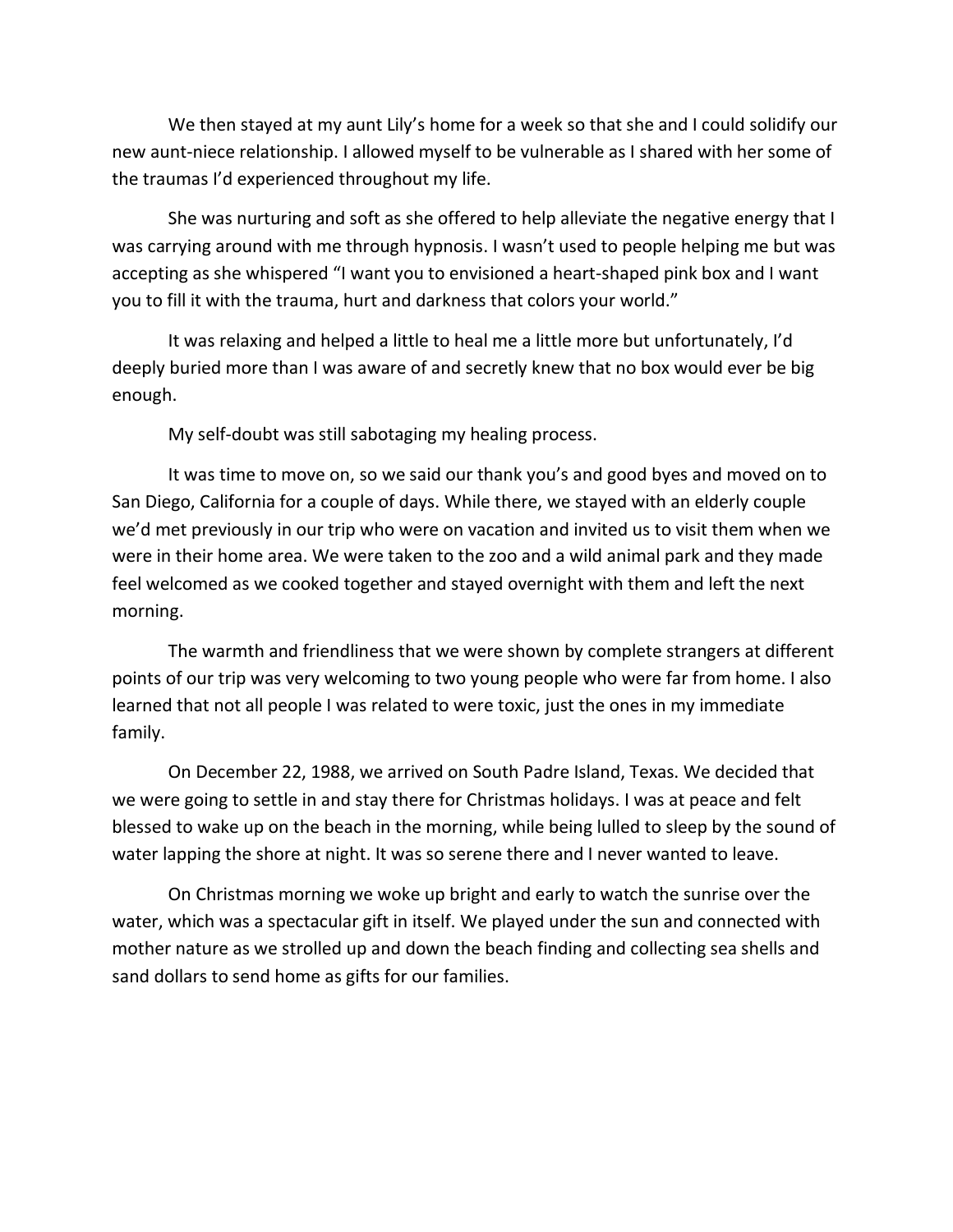In the afternoon we walked up immense sand dunes and decided to have rolling races down them and I filled the air with my squeals of delight on every turn. It was thrilling and exhilarating fun but turned out to be dirty business thanks to the 94-degree Fahrenheit humidity. As a Christmas present to ourselves we walked the two miles to town to indulge in refreshing, cool showers, wash our clothes, and phone home. It was a perfect day.

I'd spoken with my mother a couple of times to check up on Paul and was receiving glowing reports from her thus far. I just hoped she was telling the truth.

Typically, her words held no gravity with me and I usually didn't believe what was falling out of her mouth until I could see it with my own eyes but I chose to remain optimistic.

While we were in town cleaning up, we received another unexpected gift as a nice elderly couple invited us to eat dinner with them in their motor home that they were traveling in.

We immediately said "Yes please!"

In the past, Christmas didn't represent a time of celebration for me but it brought me back to a dirty and neglected eight-year-old girl skinning a squirrel for dinner in the woods trapped under dark cloud conditions.

I was no longer that mistreated girl; I was a free, sober and hopeful young woman who was creating happier memories to replace her past.

That night we feasted on a delicious Christmas dinner that consisted of succulent roast beef with creamy mashed potatoes and gravy and tangy pineapple upside down cake that we shared with loving and kind strangers. I never wanted it to end. I went to sleep soundly that night under a clear sky with waves gently lapping at the beach and a heart full of unforgettable new memories.

The next night however, storm clouds blew in and forced us off the beach in an aggressive manner and in the direction of our next adventure, Florida.

Before finding a campsite as we arrived in *The Sunshine State*, we stopped at a dive shop to stock up on supplies and buy some gear so that we could try snorkeling. Once inside, a man approached us and said "I can see by your license plate that you're a long way from home during the holidays."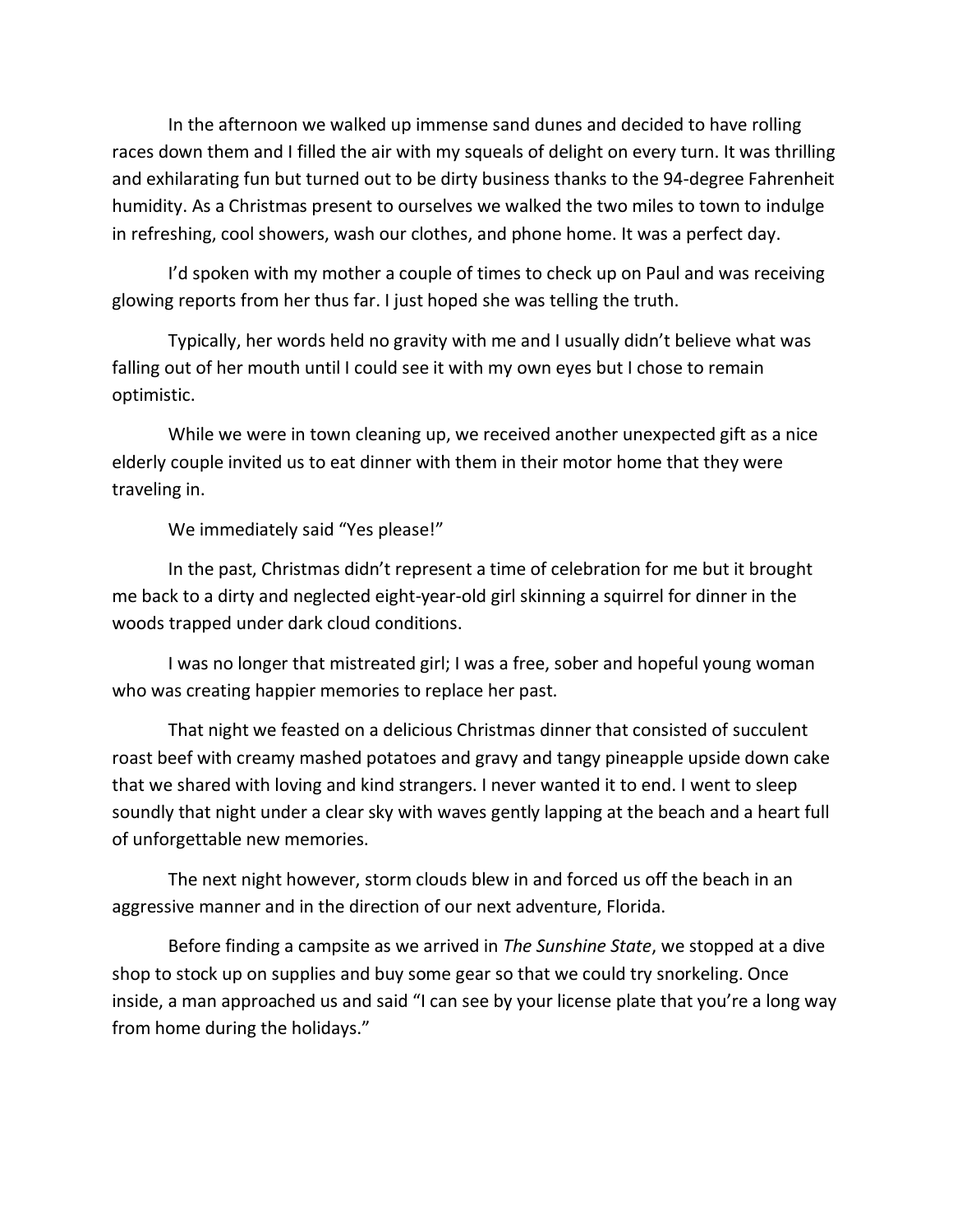We had a brief conversation and within minutes he'd invited us to stay at his home with him and his family, instead of paying for a campsite and we willingly accepted his generosity.

Although he offered for us to stay in the house, we opted to sleep in the great outdoors.

We were two kids from Alberta where at present time it was forty below zero with eight feet of snow on the ground. We didn't want to be inside; we wanted to be close to nature and appreciate the balmy blue skies while we could because we knew cold days and home were in our near future.

We didn't use our tent either but chose to sleep on a piece of foam rubber that we placed under our sleeping bags that was kindly offered by his wife. We set up camp underneath their house at the edge of their carport that was mere steps away from different underwater worlds in separate canals.

My decision to sleep outside unprotected changed a few mornings into our stay when I blearily opened my eyes to being stared down by a wolf spider the size of my hand. I appreciated nature great and small but not that big, hairy or close to my face. I didn't know I could move so fast half asleep.

There was a canal running right beside where I slept that offered therapeutic comfort around the clock and soothed my soul the way only nature could. It hummed and lulled me to sleep at night while it's refreshing waters revitalized me during lengthy morning snorkeling excursions.

It was a silent and fascinating world of spider crabs, queen angelfish, shrimp, and sea anemones that all lived harmoniously in and around the beautifully colored corals. I spent countless hours discovering the inhabitants of the waterways through my mask that I was surprised I didn't come out looking like a new species of giant, wrinkled creature from the sea.

The day before we planned to leave, we were invited by our host to take a boat trip with them to go snorkeling at Looe-Key Sanctuary Preservation Area which is a coral reef in the middle of the ocean and we enthusiastically said "Yes!"

I was scared to get in the water at first but am grateful that I was able to get myself in because two of the most incredible things happened.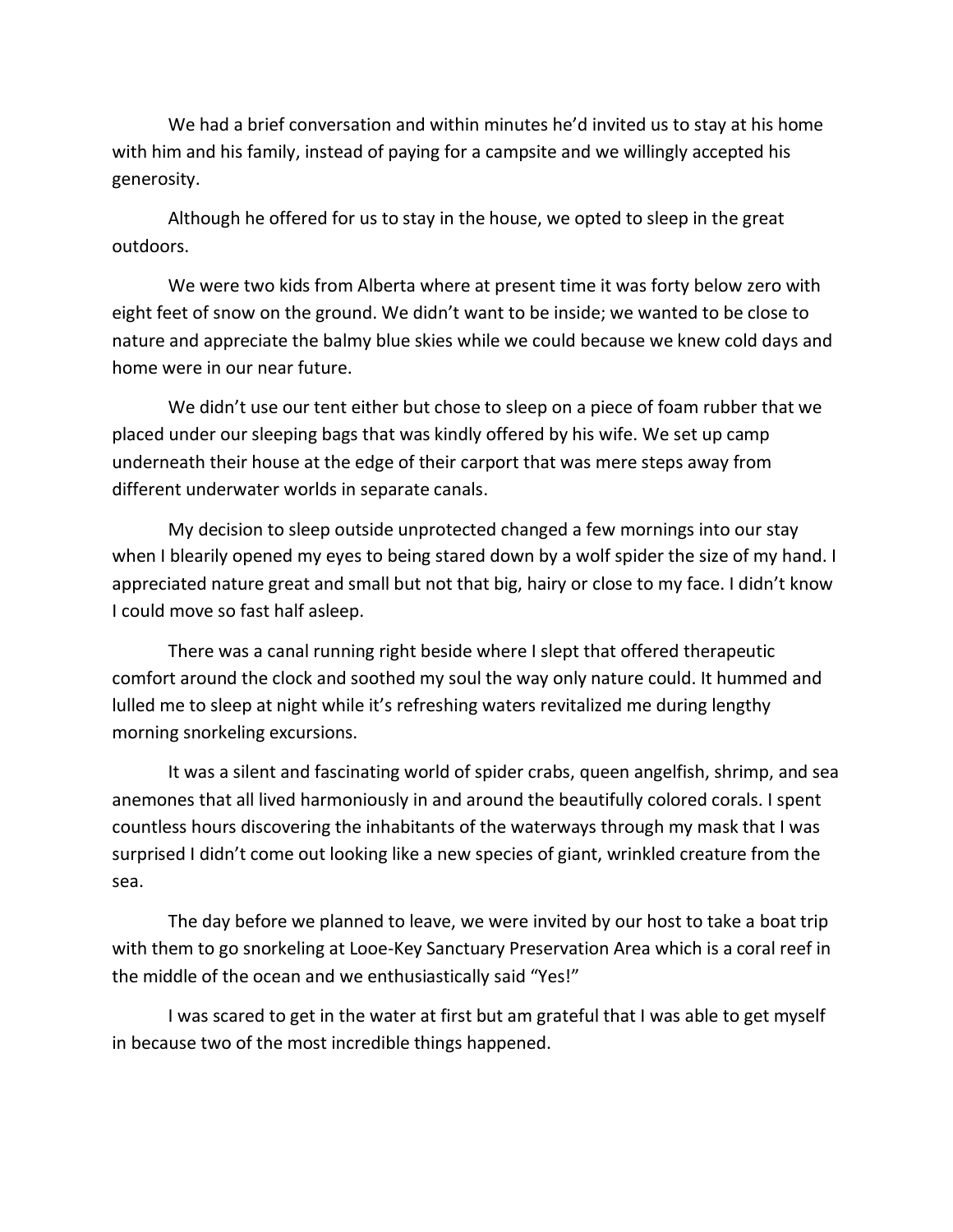At one point, I was being adventurous and swam a little further away from the boat than I intended on when I noticed a large shadow approaching. I nervously glanced over my shoulder to see a sleek and silver armored, prehistoric looking fish that was the same length as me with razor sharp teeth. I recognized it as a barracuda and its approach startled me. I screamed out in fright so loudly through my snorkel that I was told that I could be heard on the boat. I could've reached out and touched this magnificent fish and was exhilarated and giddy with delight.

A few moments later, as my nerves were winding down, I set out again and this time bravely swam through a pulsing school of thousands of silver dollar fish. This experience was quite the opposite from my last encounter as they engulfed and tickled me into being their cleansed student. My body relaxed as I succumbed to the natural healing process I was experiencing as they repeatedly kissed the bubbles of air off of my skin and I envisioned each glistening orb containing a trouble from my past.

To close out our memorable day from Looe-Key we watched and took pictures of a rare sighting of two giant green sea turtles mating out in their natural habitat. This was hands down one of the best days of my life, one that would hold great appreciation for the rest of my days.

Despite our love of travelling, we'd been gone a long time and decided that it was time to head on home.

We packed up the next morning and said our thank you's and good byes knowing that we had some really long, hard and cold days coming up as we made our way North.

Our first day on the road, Steve drove for almost 12 hours straight through rain and sleet, leaving behind our sunny skies meanwhile Canada was locked in a deep freeze and we'd just arrived ill prepared.

The last day of our adventures took place on January 28, 1989, the day of my twenty-first birthday and the first day of the rest of my life.

We were greeted by the day with a rude awakening as to why motorcycles are not and should not be driven during the winter months. Despite our warm gear, the two of us were as frozen as the roads we were travelling on which currently were covered in a blanket of thick ice and blowing snow and were undrivable.